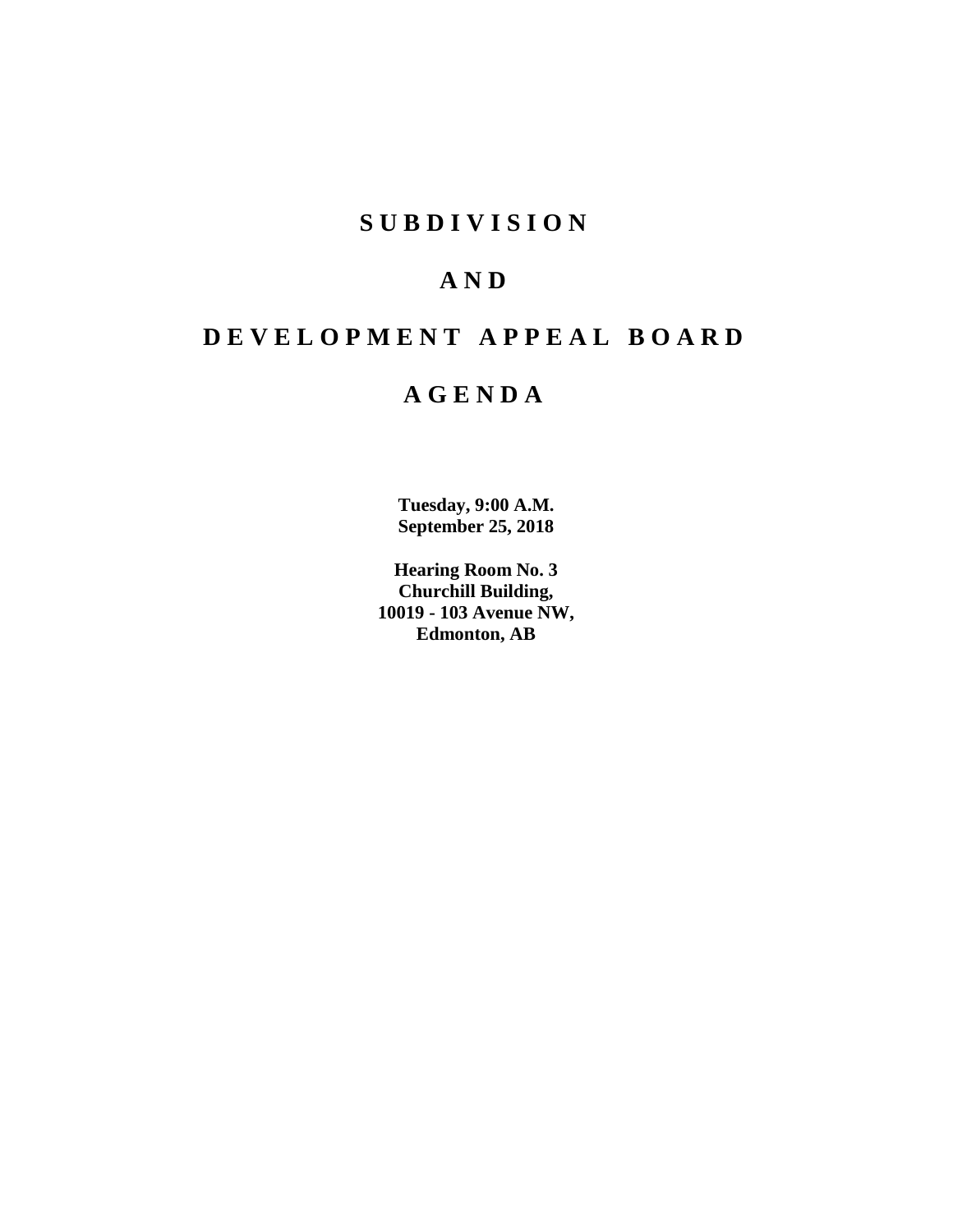## **SUBDIVISION AND DEVELOPMENT APPEAL BOARD HEARING ROOM NO. 3**

|              | 9:00 A.M.  | SDAB-D-18-153    |                                                                                                                                                       |
|--------------|------------|------------------|-------------------------------------------------------------------------------------------------------------------------------------------------------|
|              |            |                  | Construct a Single Detached House with rear<br>attached Garage and to demolish a Single<br>Detached House and Accessory Building<br>(Detached Garage) |
|              |            |                  | 9747 - 152 Street NW<br>Project No.: 282439929-001                                                                                                    |
|              |            |                  |                                                                                                                                                       |
| $\mathbf{H}$ | 10:30 A.M. | SDAB-D-18-154    |                                                                                                                                                       |
|              |            | <b>WITHDRAWN</b> | Operate a Major Home Based Business (To<br>create 0.5m x 0.5m plaster wall panels -<br><b>MODERN PLASTERWORKS)</b>                                    |
|              |            |                  | 6126 - Maynard Crescent NW<br>Project No.: 286124849-001                                                                                              |
|              | NOTE:      |                  | Unless otherwise stated, all references to "section numbers" refer to<br>the authority under the Edmonton Zoning Bylaw 12800.                         |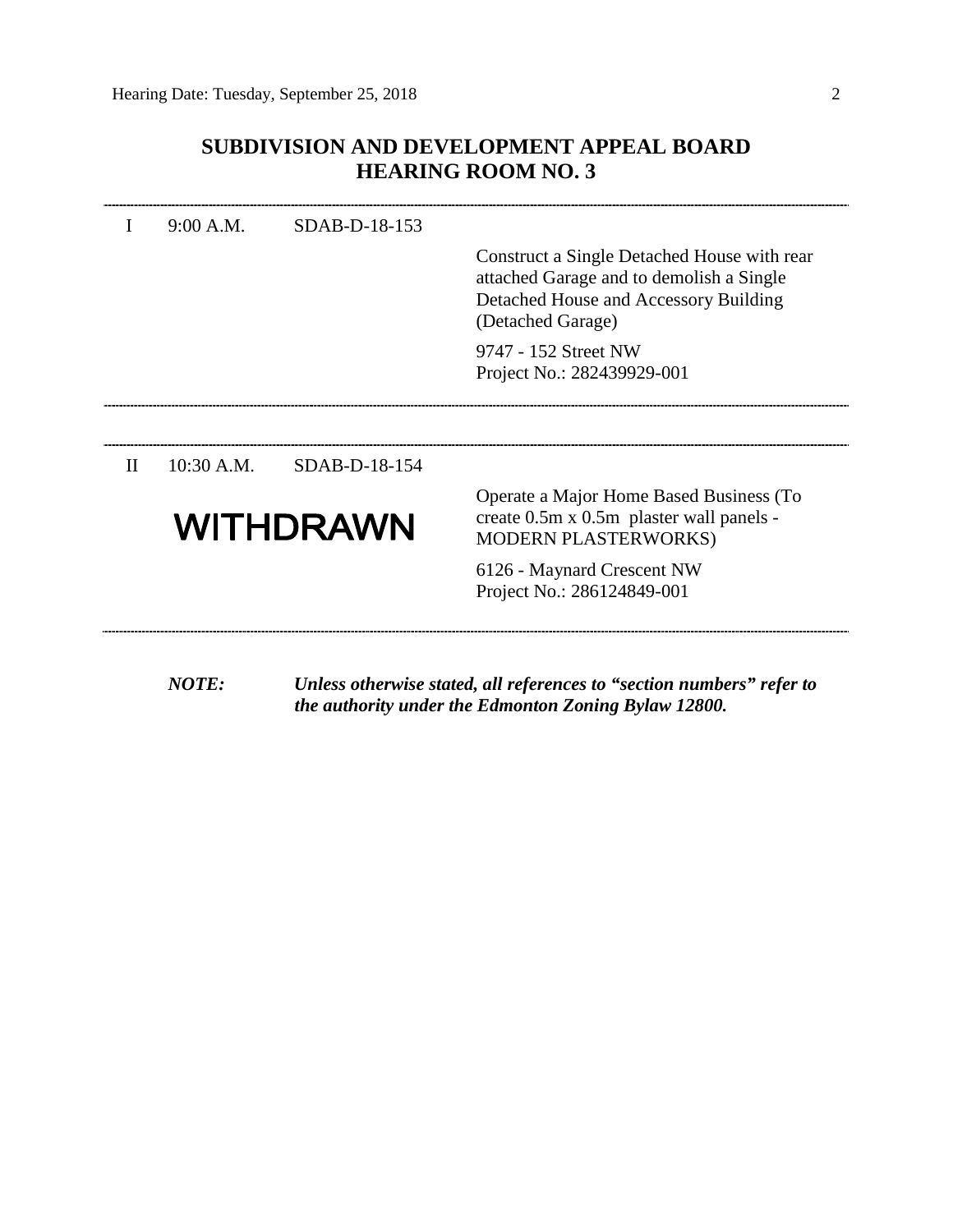| ITEM I: 9:00 A.M. |                                                        | FILE: SDAB-D-18-153                                                                                                                                          |  |  |
|-------------------|--------------------------------------------------------|--------------------------------------------------------------------------------------------------------------------------------------------------------------|--|--|
|                   | AN APPEAL FROM THE DECISION OF THE DEVELOPMENT OFFICER |                                                                                                                                                              |  |  |
|                   | <b>APPELLANT:</b>                                      |                                                                                                                                                              |  |  |
|                   | <b>APPLICATION NO.:</b>                                | 282439929-001                                                                                                                                                |  |  |
|                   | <b>APPLICATION TO:</b>                                 | Construct a Single Detached House with<br>rear attached Garage and to demolish a<br>Single Detached House and Accessory<br><b>Building (Detached Garage)</b> |  |  |
|                   | <b>DECISION OF THE</b><br>DEVELOPMENT AUTHORITY:       | Refused                                                                                                                                                      |  |  |
|                   | <b>DECISION DATE:</b>                                  | <b>August 28, 2018</b>                                                                                                                                       |  |  |
|                   | <b>DATE OF APPEAL:</b>                                 | <b>August 28, 2018</b>                                                                                                                                       |  |  |
|                   | MUNICIPAL DESCRIPTION<br>OF SUBJECT PROPERTY:          | 9747 - 152 Street NW                                                                                                                                         |  |  |
|                   | <b>LEGAL DESCRIPTION:</b>                              | Plan 934AI Blk 45 Lot 20                                                                                                                                     |  |  |
|                   | ZONE:                                                  | (RF1) Single Detached Residential Zone                                                                                                                       |  |  |
|                   | <b>OVERLAY:</b>                                        | Mature Neighbourhood Overlay                                                                                                                                 |  |  |
|                   | <b>STATUTORY PLAN:</b>                                 | Jasper Place Area Redevelopment Plan                                                                                                                         |  |  |
|                   |                                                        |                                                                                                                                                              |  |  |

## *Grounds for Appeal*

The Appellant provided the following reasons for appealing the decision of the Development Authority:

> Since we have 685.829 m2 corner lot without any side walk along 97th Ave. We have lot of green space along 152 Street, along 97th Ave and at the rear.

> We would like to have 3 garages so we can park the car inside garage not on the road . We just wonder why the community league allow 2 skinny house 9745 - 152 street and 9742 - 152 street which have little green space.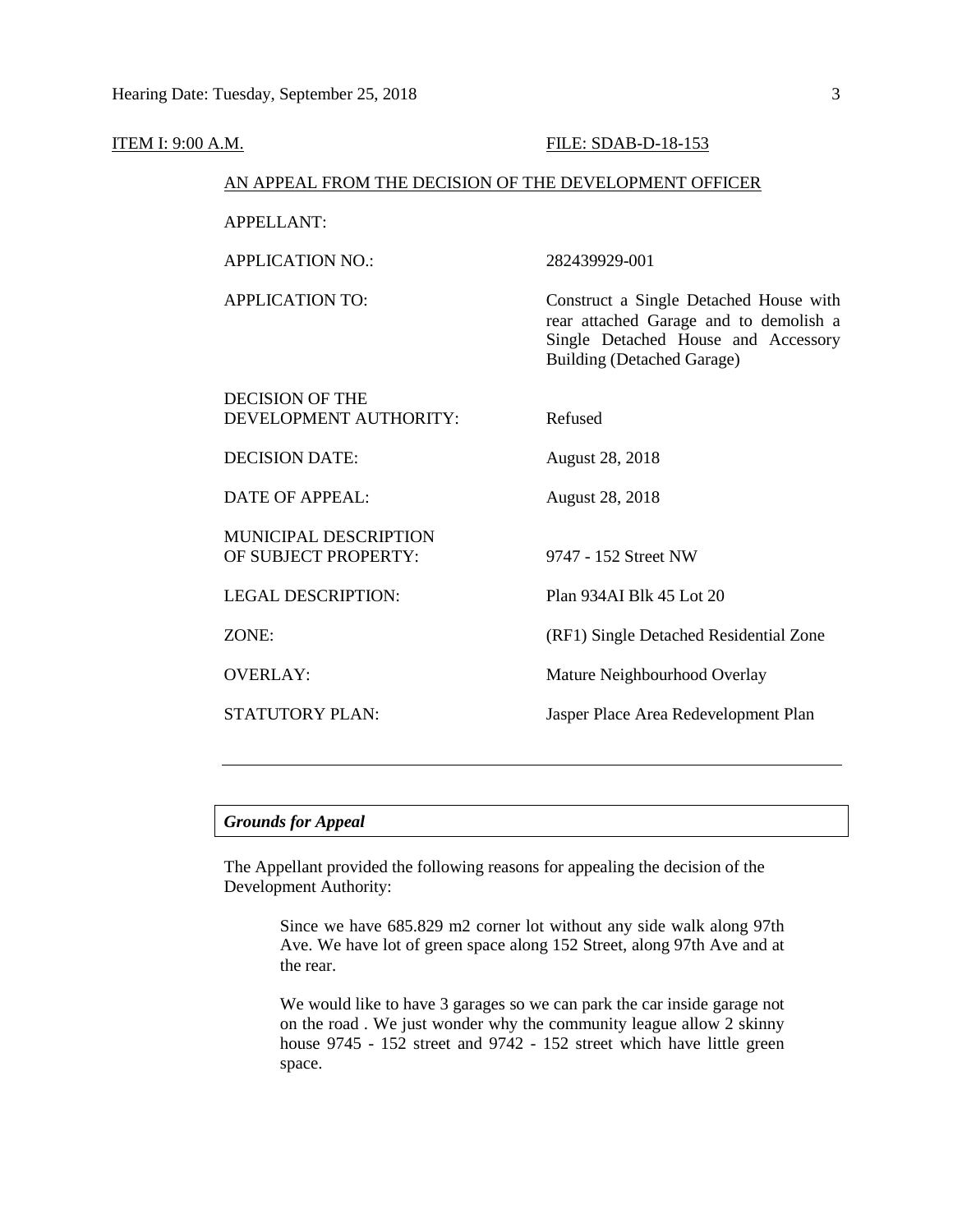#### *General Matters*

### **Appeal Information:**

The *Municipal Government Act*, RSA 2000, c M-26 states the following:

### **Grounds for Appeal**

**685(1)** If a development authority

- (a) fails or refuses to issue a development permit to a person,
- (b) issues a development permit subject to conditions, or
- (c) issues an order under section 645,

the person applying for the permit or affected by the order under section 645 may appeal to the subdivision and development appeal board.

## **Appeals**

**686(1)** A development appeal to a subdivision and development appeal board is commenced by filing a notice of the appeal, containing reasons, with the board,

- (a) in the case of an appeal made by a person referred to in section 685(1)
	- (i) with respect to an application for a development permit,
		- (A) within 21 days after the date on which the written decision is given under section 642, […]

#### **Hearing and Decision**

**687(3)** In determining an appeal, the subdivision and development appeal board

…

- (a.1) must comply with the land use policies;
- (a.2) subject to section 638, must comply with any applicable statutory plans;
- (a.3) subject to clauses (a.4) and (d), must comply with any land use bylaw in effect;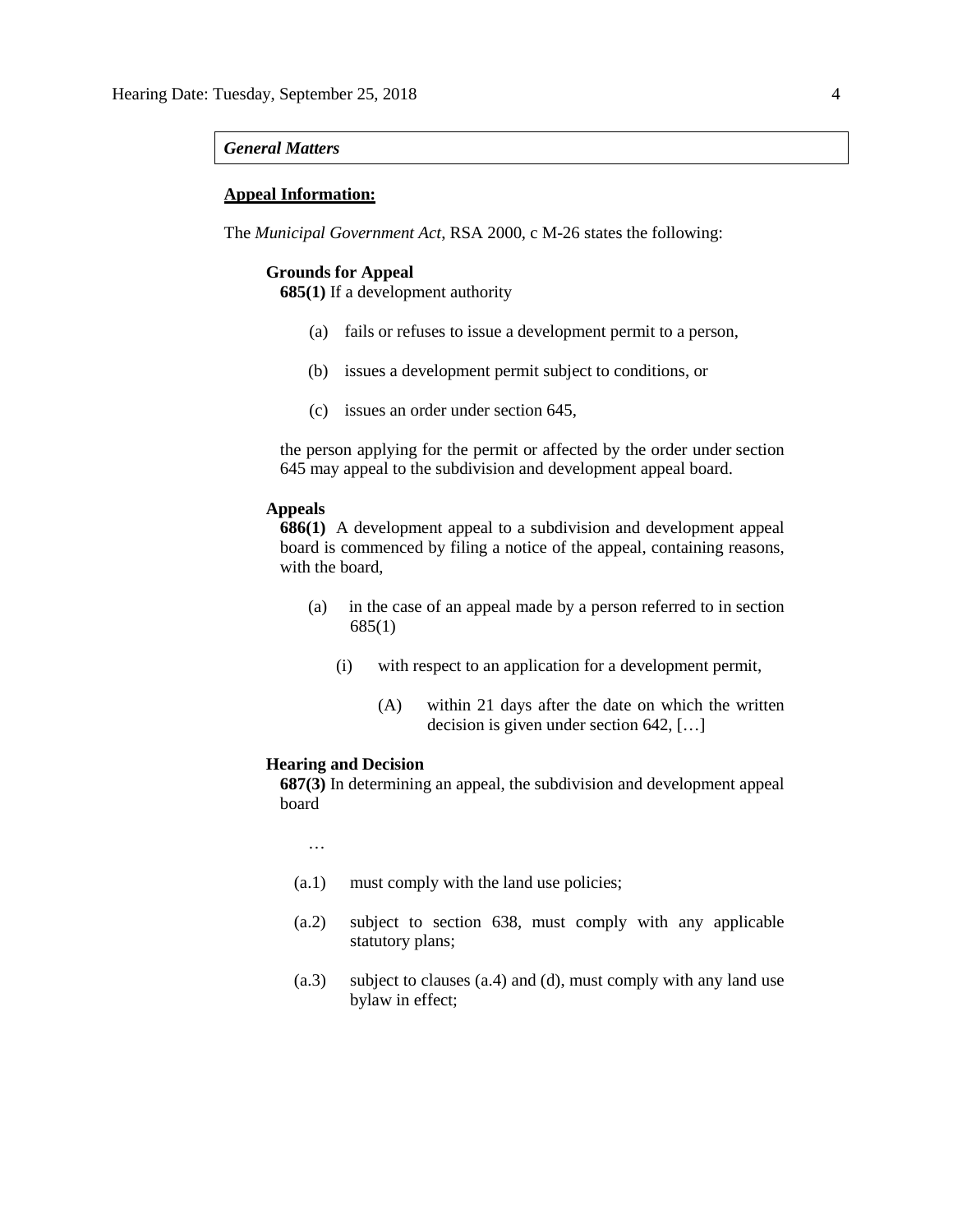- (a.4) must comply with the applicable requirements of the regulations under the Gaming, Liquor and Cannabis Act respecting the location of premises described in a cannabis licence and distances between those premises and other premises;
	- …
	- (c) may confirm, revoke or vary the order, decision or development permit or any condition attached to any of them or make or substitute an order, decision or permit of its own;
	- (d) may make an order or decision or issue or confirm the issue of a development permit even though the proposed development does not comply with the land use bylaw if, in its opinion,
		- (i) the proposed development would not
			- (A) unduly interfere with the amenities of the neighbourhood, or
			- (B) materially interfere with or affect the use, enjoyment or value of neighbouring parcels of land,

and

(ii) the proposed development conforms with the use prescribed for that land or building in the land use bylaw.

#### **General Provisions from the** *Edmonton Zoning Bylaw:*

Under section 110.2(5), **Single Detached Housing** is a **Permitted Use** in the (RF1) Single Detached Residential Zone.

Under section 7.2(8), **Single Detached Housing** means:

development consisting of a building containing one principal Dwelling which is separate from any other principal Dwelling or building. This Use includes Mobile Homes which conform to Section 78 of this Bylaw.

Under section 6.1, **Driveway** means "an area that provides access for vehicles from a public or private roadway to a Garage or Parking Area and does not include a Walkway."

Under section 6.1, **Side Yard** means:

that portion of a Site abutting a Side Lot Line extending from the Front Yard to the Rear Yard. The Side Yard is situated between the Side Lot Line and the nearest wall of principal building, not including projections.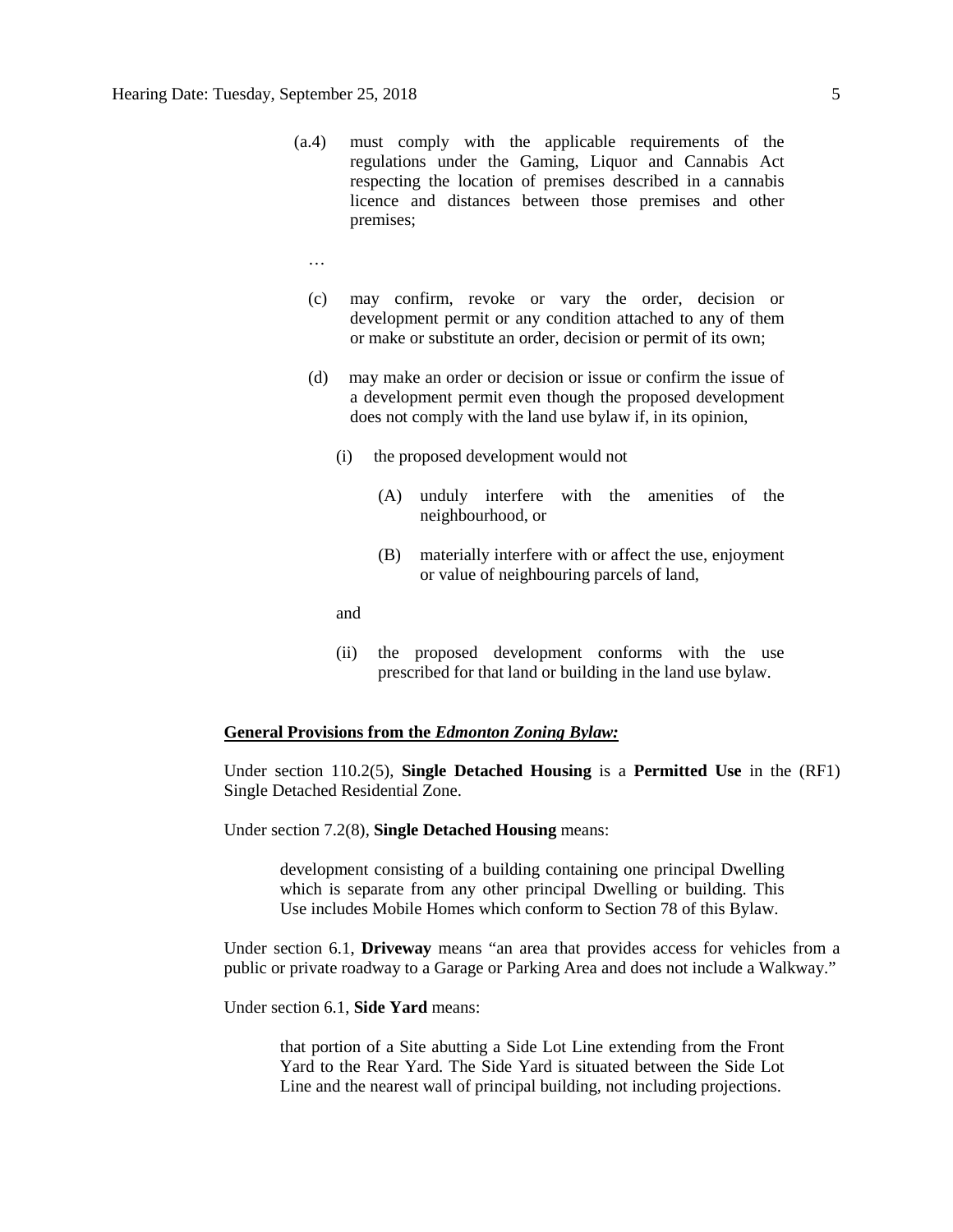

Under section 6.1, **Garage** means "an Accessory building, or part of a principal building designed and used primarily for the storage of motor vehicles and includes a carport."

Section 110.1 states that the **General Purpose** of the **(RF1) Single Detached Residential Zone** is:

to provide for Single Detached Housing while allowing other forms of small scale housing in the form of Secondary Suites, and Garden Suites, as well as Semi-detached Housing and Duplex Housing under certain conditions.

Section 814.1 states that the **General Purpose** of the **Mature Neighbourhood Overlay** is to:

to regulate residential development in Edmonton's mature residential neighbourhoods, while responding to the context of surrounding development, maintaining the pedestrian-oriented design of the streetscape, and to provide an opportunity for consultation by gathering input from affected parties on the impact of a proposed variance to the Overlay regulations.

### *Drive Access*

Section 814.3(17) states "Regardless of whether a Site has existing vehicular access from a public roadway, other than a Lane, no such access shall be permitted to continue where an Abutting Lane exists."

## **Development Officer's Determination**

**Driveway - The driveway is located off of 98 Ave (flanking) instead of the alley (Section 814.3.17)** [unedited]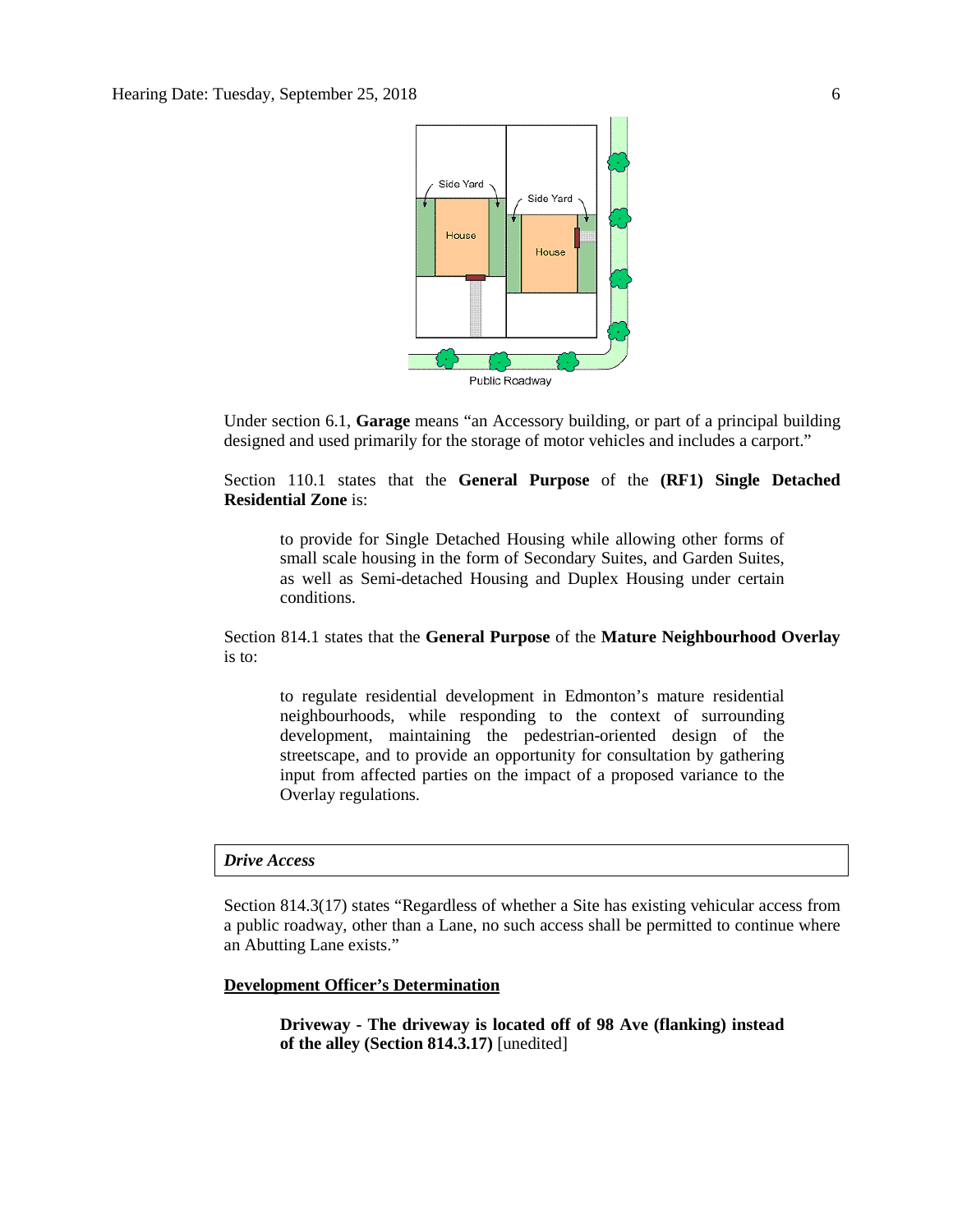#### *Rear Attached Garage*

Section 814.3(19) states "Rear attached Garages shall not be allowed."

#### **Development Officer's Determination**

**Attached Garage - The rear garage is proposed to be attached, instead of detached (Section 814.3.19)** [unedited]

### *Community Consultation*

Section 814.5(1) states the following with respect to Proposed Variances:

When the Development Officer receives a Development Permit Application for a new principal building, or a new Garden Suite that does not comply with any regulation contained within this Overlay, or receives a Development Permit for alterations to an existing structure that require a variance to Section 814.3(1), 814.3(3), 814.3(5) and 814.3(9) of this Overlay:

- a. the Development Officer shall send notice, to the recipient parties specified in Table 814.5(2), to outline any requested variances to the Overlay and solicit comments directly related to the proposed variance;
- b. the Development Officer shall not render a decision on the Development Permit application until 21 days after notice has been sent, unless the Development Officer receives feedback from the specified affected parties in accordance with Table 814.5(2); and
- c. the Development Officer shall consider any comments directly related to the proposed variance when determining whether to approve the Development Permit Application in accordance with Sections 11.2 and 11.3.

Section 814.5(2) states:

| Tier # | <b>Recipient Parties</b>                                | <b>Affected Parties</b> | <b>Regulation of this Overlay</b> |
|--------|---------------------------------------------------------|-------------------------|-----------------------------------|
|        |                                                         |                         | to be Varied                      |
| Tier 1 | The municipal address The assessed owners               |                         | $814.3(17)$ – Drive Access        |
|        | and assessed owners of of the land wholly or            |                         |                                   |
|        | the land wholly or partially located                    |                         |                                   |
|        | partially located within a   within a distance of       |                         |                                   |
|        | distance of 60.0 m of the $\vert$ 60.0 m of the Site of |                         |                                   |
|        | Site of the proposed the                                | proposed                |                                   |
|        | development and the development and the                 |                         |                                   |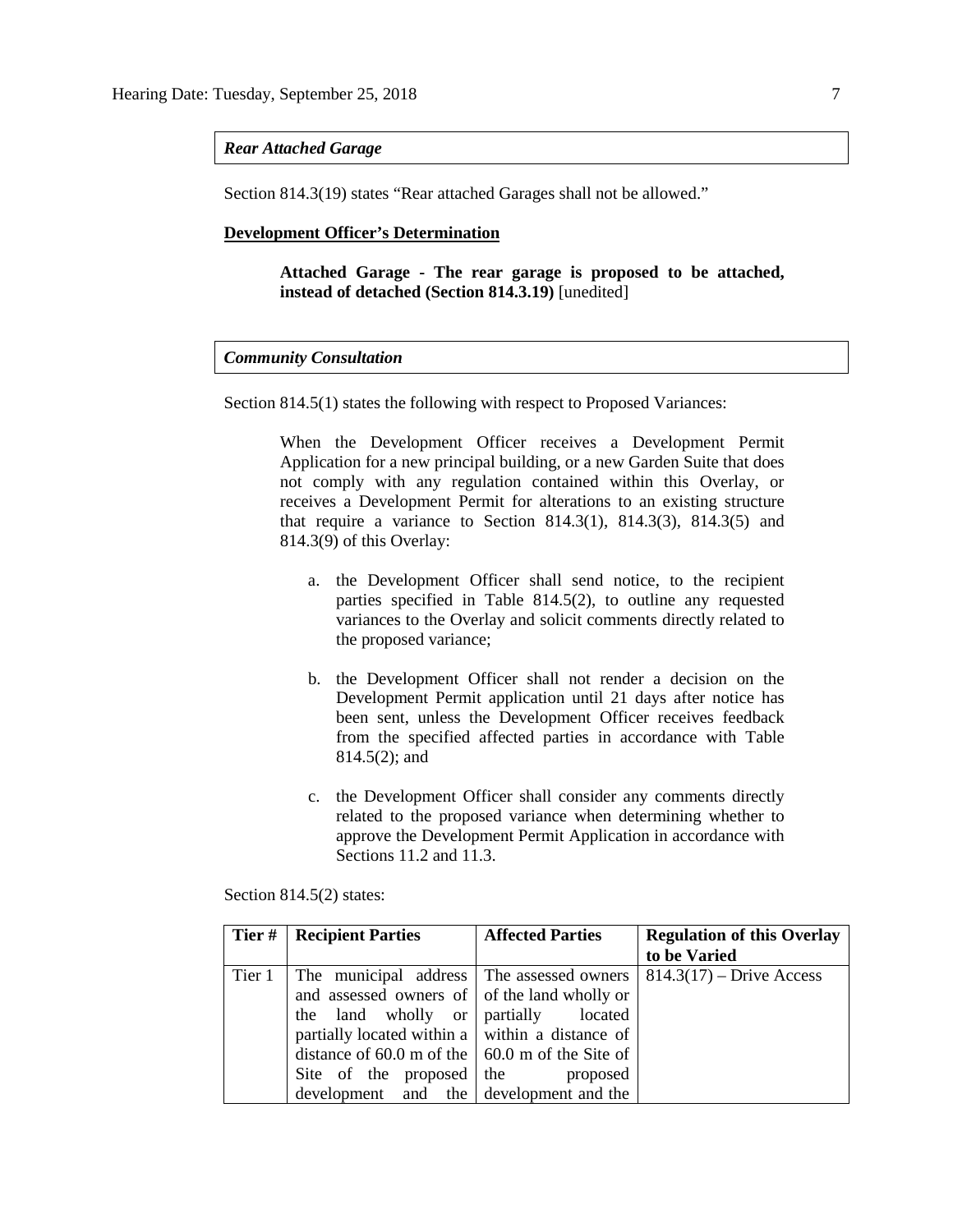Hearing Date: Tuesday, September 25, 2018 8

| President of each President of each              |                  |                               |
|--------------------------------------------------|------------------|-------------------------------|
| <b>Community League</b>                          | Community League |                               |
| Tier 2 The municipal address The assessed owners |                  | $  814.3(19) - Rear Attached$ |
| and assessed owners of of the land Abutting      |                  | Garage                        |
| the land Abutting the   the Site and directly    |                  |                               |
| Site, directly adjacent adjacent across a        |                  |                               |
| across a Lane from the   Lane from the Site      |                  |                               |
| Site of the proposed of the proposed             |                  |                               |
| development and the development                  |                  |                               |
| President of each                                |                  |                               |
| <b>Community League</b>                          |                  |                               |

## Notice to Applicant/Appellant

Provincial legislation requires that the Subdivision and Development Appeal Board issue its official decision in writing within fifteen days of the conclusion of the hearing.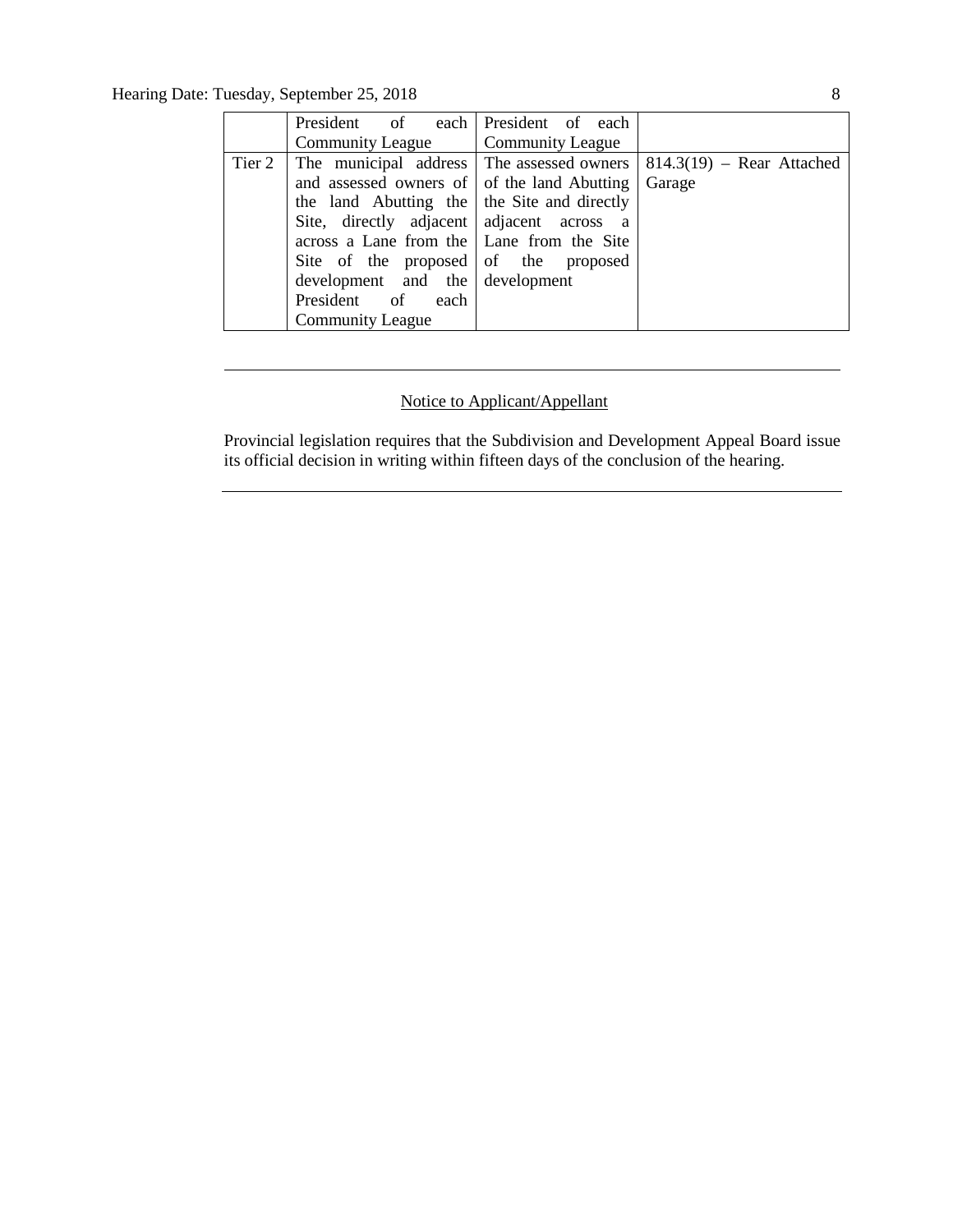| <b>IMONTON</b>                                                                                                                                                                                                                                                                                                                                                              |                                                   | <b>Application for</b> |                                                                       | Project Number: 282439929-001<br><b>Application Date:</b><br>MAY 16, 2018<br>Printed:<br>August 29, 2018 at 8:11 AM<br>Page:<br>$1$ of $1$ |  |
|-----------------------------------------------------------------------------------------------------------------------------------------------------------------------------------------------------------------------------------------------------------------------------------------------------------------------------------------------------------------------------|---------------------------------------------------|------------------------|-----------------------------------------------------------------------|--------------------------------------------------------------------------------------------------------------------------------------------|--|
|                                                                                                                                                                                                                                                                                                                                                                             |                                                   |                        | <b>Minor Development Permit</b>                                       |                                                                                                                                            |  |
| This document is a Development Permit Decision for the development application described below.                                                                                                                                                                                                                                                                             |                                                   |                        |                                                                       |                                                                                                                                            |  |
| Applicant                                                                                                                                                                                                                                                                                                                                                                   |                                                   |                        | Property Address(es) and Legal Description(s)<br>9747 - 152 STREET NW |                                                                                                                                            |  |
|                                                                                                                                                                                                                                                                                                                                                                             |                                                   |                        | Plan 934AI Blk 45 Lot 20                                              |                                                                                                                                            |  |
| <b>Scope of Application</b><br>(Detached Garage).                                                                                                                                                                                                                                                                                                                           |                                                   |                        |                                                                       | To construct a Single Detached House with rear attached Garage and to demolish a Single Detached House and Accessory Building              |  |
| <b>Permit Details</b>                                                                                                                                                                                                                                                                                                                                                       |                                                   |                        |                                                                       |                                                                                                                                            |  |
| # of Dwelling Units Add/Remove: 1                                                                                                                                                                                                                                                                                                                                           |                                                   |                        | <b>Class of Permit:</b>                                               |                                                                                                                                            |  |
| Client File Reference Number:                                                                                                                                                                                                                                                                                                                                               |                                                   |                        | Lot Grading Needed?: Y                                                |                                                                                                                                            |  |
|                                                                                                                                                                                                                                                                                                                                                                             |                                                   |                        | New Sewer Service Required: N                                         |                                                                                                                                            |  |
| Secondary Suite Included ?: N                                                                                                                                                                                                                                                                                                                                               | Minor Dev. Application Fee: Single Detached House |                        |                                                                       | Stat. Plan Overlay/Annex Area: Mature Neighbourhood<br>Overlay                                                                             |  |
| I/We certify that the above noted details are correct.                                                                                                                                                                                                                                                                                                                      |                                                   |                        |                                                                       |                                                                                                                                            |  |
| Applicant signature:                                                                                                                                                                                                                                                                                                                                                        |                                                   |                        |                                                                       |                                                                                                                                            |  |
| Development Application Decision<br>Refused<br>Issue Date: Aug 28, 2018 Development Authority: Zhou, Rowley<br><b>Reason for Refusal</b><br>Driveway - The driveway is located off of 98 Ave (flanking) instead of the alley (Section 814.3.17)<br>(Section 814.3.19) Attached Garage A. (1919) Attached, instead of detached (Section 814.3.19)<br><b>Rights of Appeal</b> |                                                   |                        |                                                                       | The Applicant has the right of appeal within 21 days after the date on which the decision is made, as outlined in Section 683              |  |
| through 689 of the Municipal Government Act.                                                                                                                                                                                                                                                                                                                                |                                                   |                        |                                                                       |                                                                                                                                            |  |
| Fees                                                                                                                                                                                                                                                                                                                                                                        |                                                   |                        |                                                                       |                                                                                                                                            |  |
|                                                                                                                                                                                                                                                                                                                                                                             | <b>Fee Amount</b>                                 | <b>Amount Paid</b>     | Receipt#                                                              | <b>Date Paid</b>                                                                                                                           |  |
| Lot Grading Fee                                                                                                                                                                                                                                                                                                                                                             | \$143.00                                          | \$143.00               | 05025144                                                              | May 16, 2018                                                                                                                               |  |
| Development Permit Inspection Fee<br>Dev. Application Fee                                                                                                                                                                                                                                                                                                                   | \$204.00<br>\$485.00                              | \$204.00<br>\$485.00   | 05025144<br>05025144                                                  | May 16, 2018<br>May 16, 2018                                                                                                               |  |
| <b>Total GST Amount:</b>                                                                                                                                                                                                                                                                                                                                                    | \$0.00                                            |                        |                                                                       |                                                                                                                                            |  |
| <b>Totals for Permit:</b>                                                                                                                                                                                                                                                                                                                                                   | \$832.00                                          | \$832.00               |                                                                       |                                                                                                                                            |  |
|                                                                                                                                                                                                                                                                                                                                                                             |                                                   |                        |                                                                       |                                                                                                                                            |  |
|                                                                                                                                                                                                                                                                                                                                                                             |                                                   | THIS IS NOT A PERMIT   |                                                                       |                                                                                                                                            |  |
|                                                                                                                                                                                                                                                                                                                                                                             |                                                   |                        |                                                                       |                                                                                                                                            |  |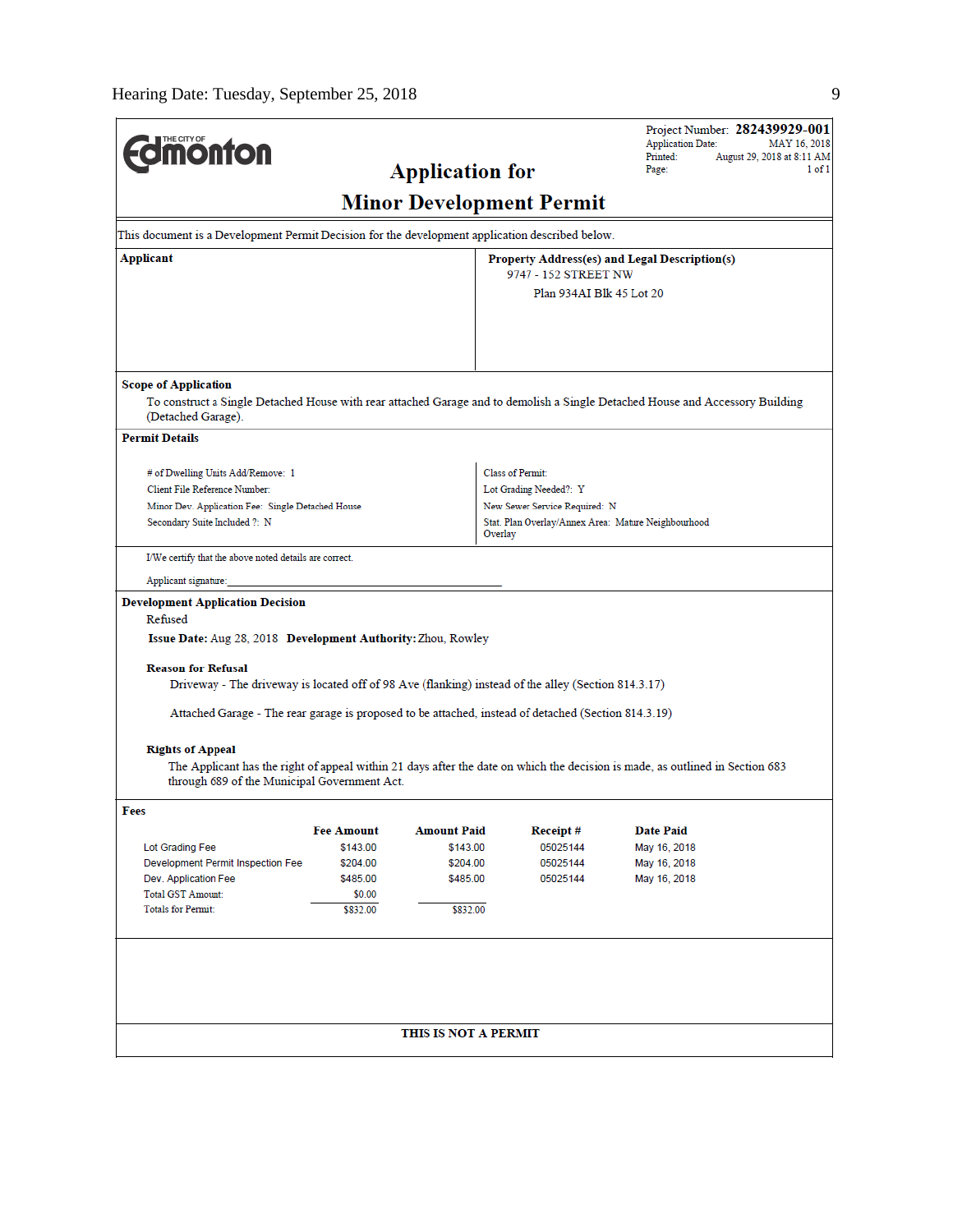